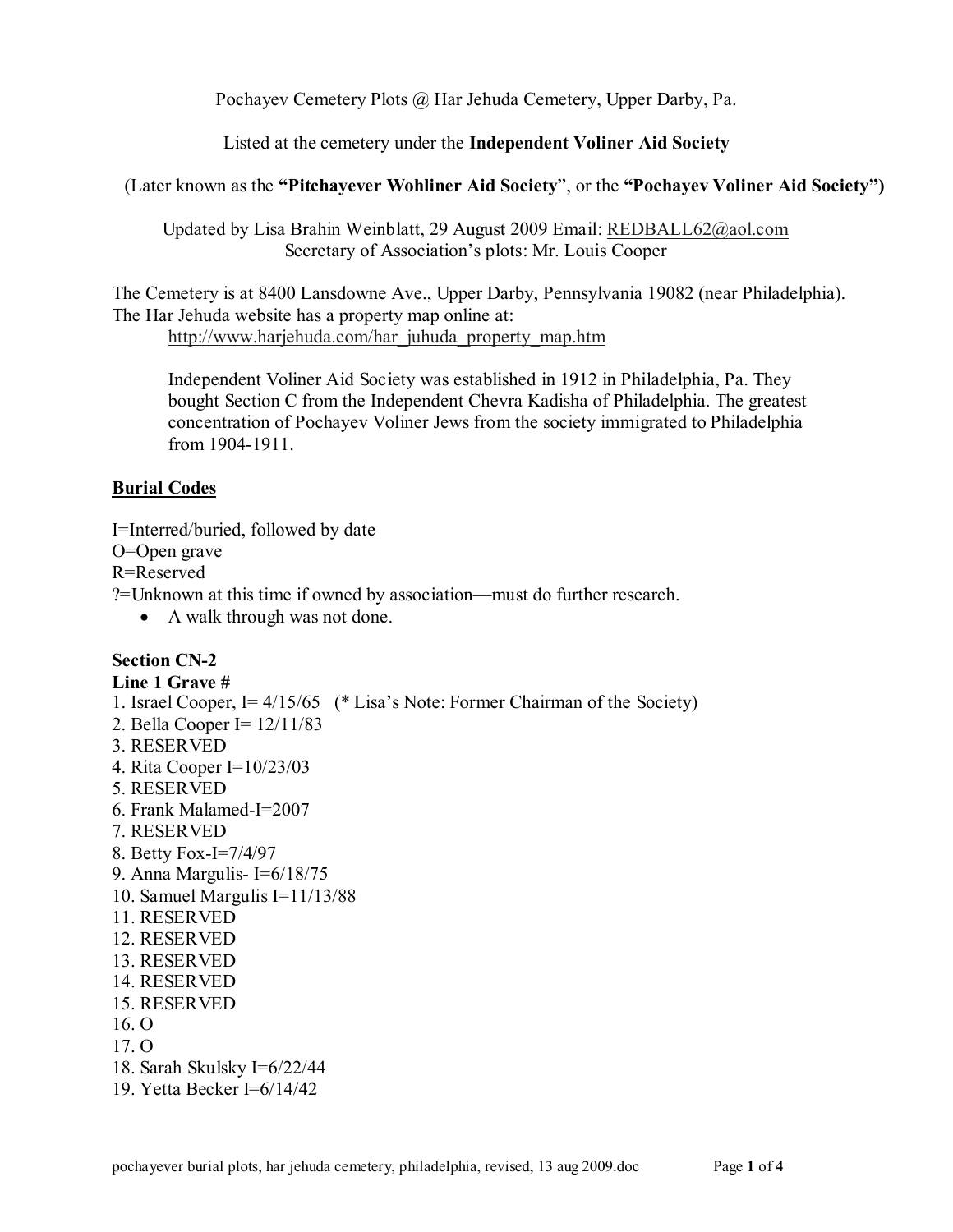- 20. Hanna Flaxman I=10/12/37
- 21. Sarah Lebofsky I=5/3/36
- 22. Miriam Margulis I=11/12/35
- 23. Bessie Lemonick I=4/13/35
- 24. Hanna Lebofsky I=6/16/25
- 25. Frieda Pothick I=7/17/23
- 26. Bella Flaxman I=1/30/34
- 27. Cannot use-large monument
- 28. Cannot use-large monument overextends
- 29. Murray Shucker I=12/14/43
- 30. Gerald Tiss I=7/9/40
- 31. Joseph Waterman I=3/24/23

## Section CN-2 Line 2 grave#

- 1. Lazar Flaxman I=5/13/65
- 2. David Flaxman I=12/18/74
- 3. Edith Flaxman I=2002
- 4. Frank Flaxman I=3/4/68
- 5. RESERVED
- 6. Rebecca Lebofsky I=6/2/70
- 7. Izzy Lebofsky I=4/29/73
- 8 to 15=Cannot use-exchanged for 8 graves in Section S
- 16. Sylvia Moskowitz I=1984
- 17. Esther Flaxman I=8/23/70
- 18. Louis Flaxman I=11/12/62
- 19. Phillip Skulsky I=3/11/62
- 20. Benjamin Moskowitz I=2/1/60
- 21. Herman Flaxman I=3/4/58
- 22. Max Pothick I=5/15/57
- 23. Jacob Skulsky I=5/3/53
- 24. Nathan Lemonick I=9/25/51
- 25. Samuel Rodman I=2/19/47
- 26. ?
- 27. ?
- 28. Max Shucker I=6/24/37 (\*Lisa's note: His wife Gussie Hecht might be buried nearby????)
- 29. ?
- 30. ?
- 31. Dr. George Shucker I=1/16/72
- 32. Rose Shucker I=12/87

## Section D-41 Line 1 Grave #

- 1- RESERVED 2. RESERVED
- 
- 3. RESERVED
- 4. RESERVED
- 5. RESERVED
- 6. RESERVED
- 7. Ida Saltz: I=9/11/58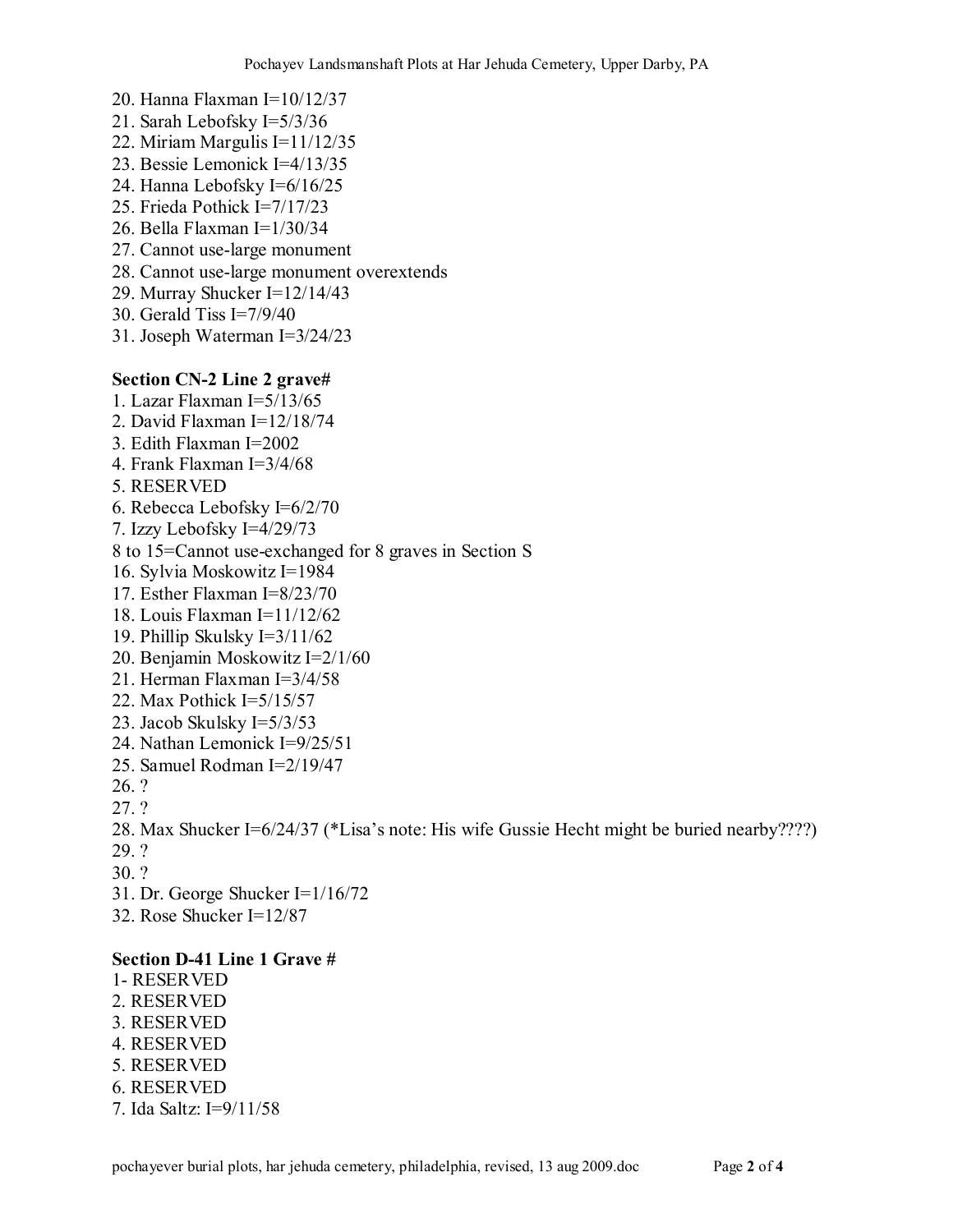#### Cont'd: Section D-41 Line 1 Grave #

8. Israel Saltz: I=4/27/62 9. Jacob Saltz: I=5/85 10. Esther Saltz I=8/77 11. Frances Halpern I=5/23/85 12. Mollie Sussman I=2008 13. Leon Sussman I=1/3/03 14. RESERVED 15. RESERVED 16. RESERVED 17. RESERVED 18. Joseph Saltz: I=4/67 (\*Lisa's note: uncle of the other Joseph Saltz) 19. O 20. O 21. O 22. O 23. Sadie Skulsky I=11/22/79 24. Lottie Fink: I=1963

# Section D-41 Line 2 Grave #

- 1 to 5: RESERVED:
- 6. RESERVED:
- 7. Stephen Saltz I=2006 8: RESERVED:
- 
- 9. Joseph Saltz: I=1976 (Lisa's note: Date may be error; I= 4/21/95 if it's Joseph B. Saltz)
- 10. RESERVED
- 11. Sarah Karmatz: I=1976
- 12. Nathan Karmatz: I=1966
- 13. Edith Nemiro: I=1986
- 14. Samuel Nemiro: I=1992
- 15 to 18: RESERVED
- 19 to 22: ?
- 23: RESERVED:
- 24. Sarah Banicoff: I=1954

## New Section S Line 11 Grave#

8. RESERVED 9. Sam Lemonick: I=6/28/86 10. Mary Lemonick: I=7/3/67

#### cont'd New Section S Line 11 grave #

11. Charles Kraven: I=7/9/80 12. RESERVED 13. RESERVED 14. RESERVED 15. Rose Lemonick: I=8/1/80 16. Louis Lemonick: I=7/2/78 (\*Lisa's note: Former Vice Chairman of the Society)